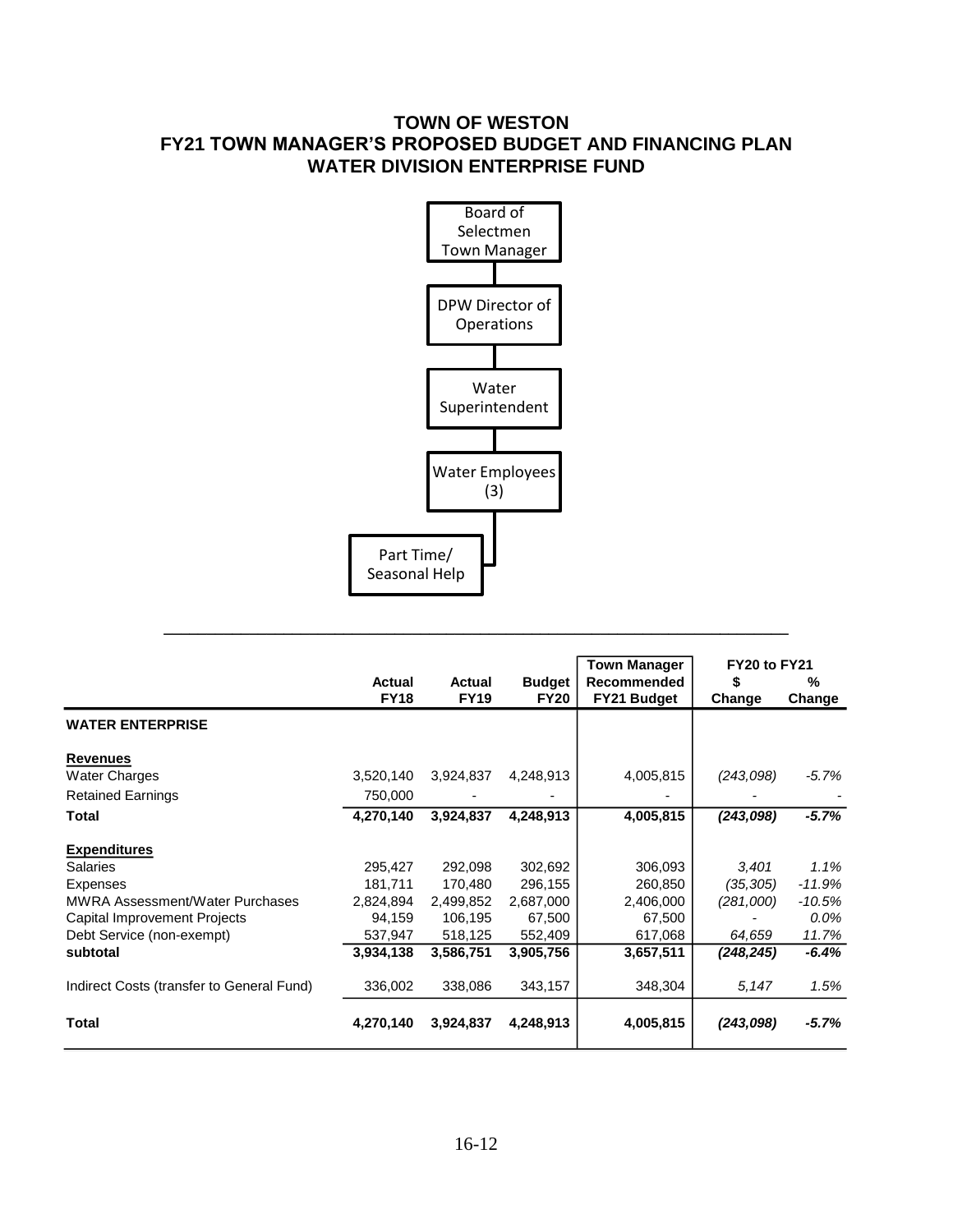#### **Town of Weston FY21 Town Manager's Proposed Budget**

## **PUBLIC WORKS: Water Division-Enterprise Fund**

#### **Description of Services**

The Department of Public Works Water Division is responsible for the maintenance and repair of all aspects of the Town's water system. Responsibilities include installing water services for new residential and commercial construction, water main replacement, water main repairs, installation of hydrants, leak detection, crossconnection control and the replacement of older water meters.

While shown as part of the DPW budget, the Water Division is an Enterprise Fund and, therefore, is not included in the General Fund. 100 percent of the direct and indirect costs for water service are covered by water fees and charges.

### **FY21 Departmental Goals**

- 1. Continue our high standards relating to water quality and maintaining our water distribution system.
- 2. Continue to improve Water Division services by increasing supervision of division employees.
- 3. Develop water conservation educational program to reduce water usage.
- 4. Continue efforts to reduce unaccounted for water with yearly leak detection and timely repair of water service and water main leaks and replacement of aging existing meters.
- 5. Utilize the Water System Hydraulic Analysis as a tool to improve water quality, safety and delivery.
- 6. Continue program of mapping out annual activities such as exercising gates.

| <b>Staffing Levels</b>          | <b>FY18</b>   | <b>FY19</b>   | <b>FY20</b>   | <b>FY21</b> |
|---------------------------------|---------------|---------------|---------------|-------------|
|                                 | <b>Funded</b> | <b>Funded</b> | <b>Funded</b> | Recommended |
| Water Superintendent            |               |               |               |             |
| <b>Heavy Equipment Operator</b> |               |               |               |             |
| Meter Reader/Installer          |               |               |               |             |
| Water Systems Specialist        |               |               |               |             |
| Part Time/Seasonal Help         | 1 PT          | 1PT           | 1PT           | 1PT         |
| <b>Total FTE</b>                |               |               |               |             |

#### **Budget Recommendations**

Level Services: Increase the overtime budget line item by \$1,000. A new budget line item for annual client support for the new AMI meter reading system once it is up and running. Also an adjustment of continuing balance account between hydrant work and larger meter replacements. MWRA assessment decrease is based on previous year's usage and an assumed increase in overall rate the Town pays for the water.

New Requests Recommended by Town Manager: None requested

New Requests Not Recommended by Town Manager: